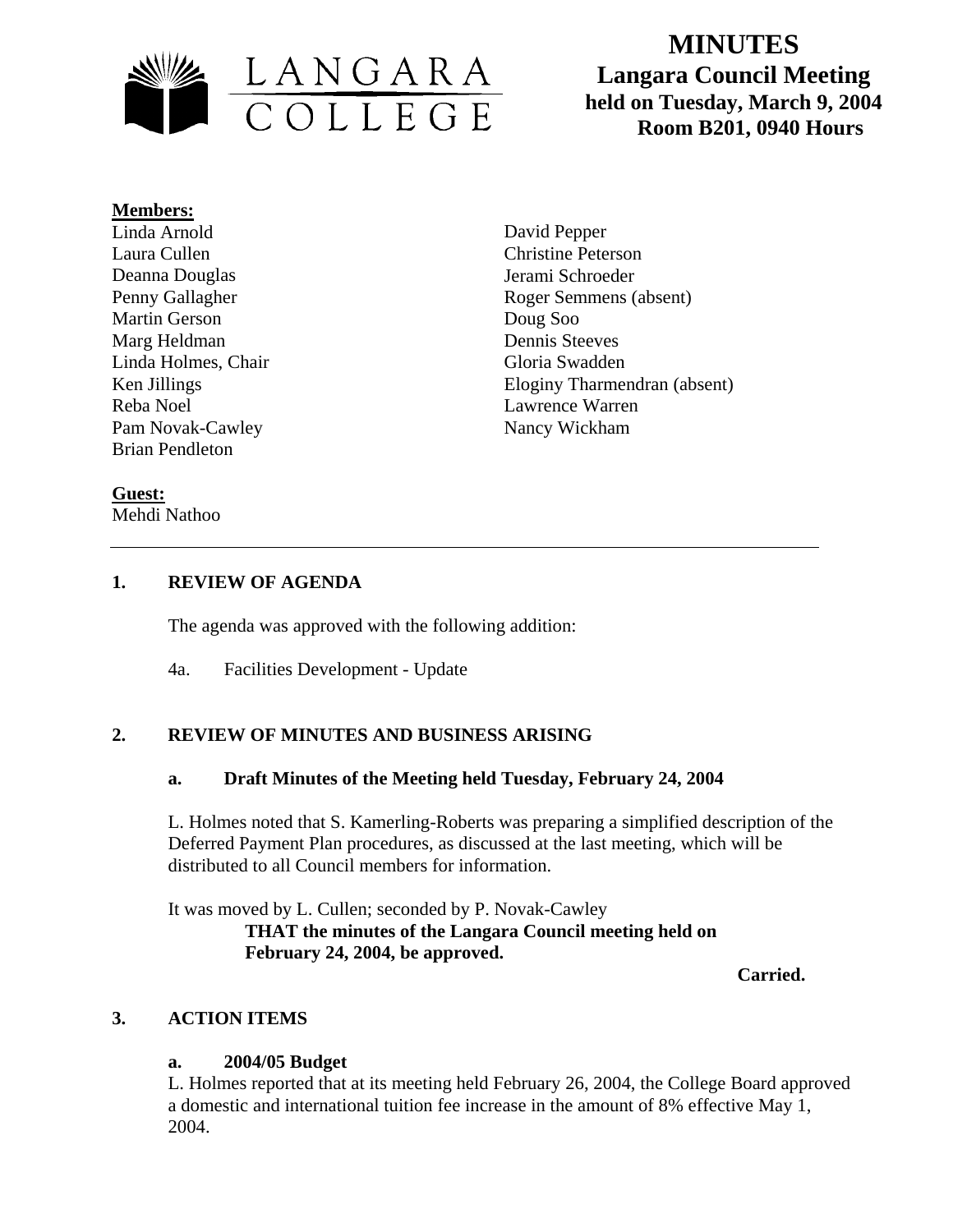D. Douglas introduced Mehdi Nathoo (local 5491; email [mnathoo@langara.bc.ca\)](mailto:mnathoo@langara.bc.ca) reporting that he will be working on budget related items. She noted that inquiries regarding adjustments for NSF conditions, should be directed to him for action.

D. Douglas distributed a document that reflected a balance budget for 2004/05 and noted two "good news" items:

- (1) That, although the funding letter has not been received to date, the Ministry has assured the College that we can expect to maintain the same funding level as this year and with no additional FTE requirements. This means that no additional tuition fee increases will need to be considered for the balance of the year; and
- (2) That the College has been able to eliminate the deficit which was inherited as a result of the separation from Vancouver Community College in 1994, as part of the separation agreement between VCC, Langara and the Ministry. Annual deficit payments were scheduled to be made for 11 years, to be matched by the Ministry, and the last payment will be made as part of the 2004/05 budget, with no further payments required on Langara's part.

D. Douglas described the line items listed in the document as distributed, noting that a supplemental budget document will be prepared towards the end of April 2004 which will encompass the specifics in the Ministry's funding letter yet to be received.

It was moved by D. Douglas; seconded by M. Gerson

**THAT the budget as described, be recommended to the President for the Operating Plan for 2004/05.** 

It was noted that the balanced budget includes the funding of all enhancement requests for 2004/05. With that information, L. Holmes noted that although all enhancement requests have been approved for funding for the last two budget years, it must be recognized that there is a strict filter and review process for all enhancement requests and in fact, the approved list of enhancements had been significantly pared down from the original list of "wishes" as submitted.

L. Holmes also noted that the College is looking at establishing a process to include a review of all equipment to determine "shelf-life" which would provide for replacement of equipment based on determined lifespan: for example, microscopes in the labs being replaced every "x" years. The implementation of this process will ensure that in the future, requests for enhancements will not include items that are needed on an on-going basis.

The question was called on the motion and it was **Carried. Carried.**